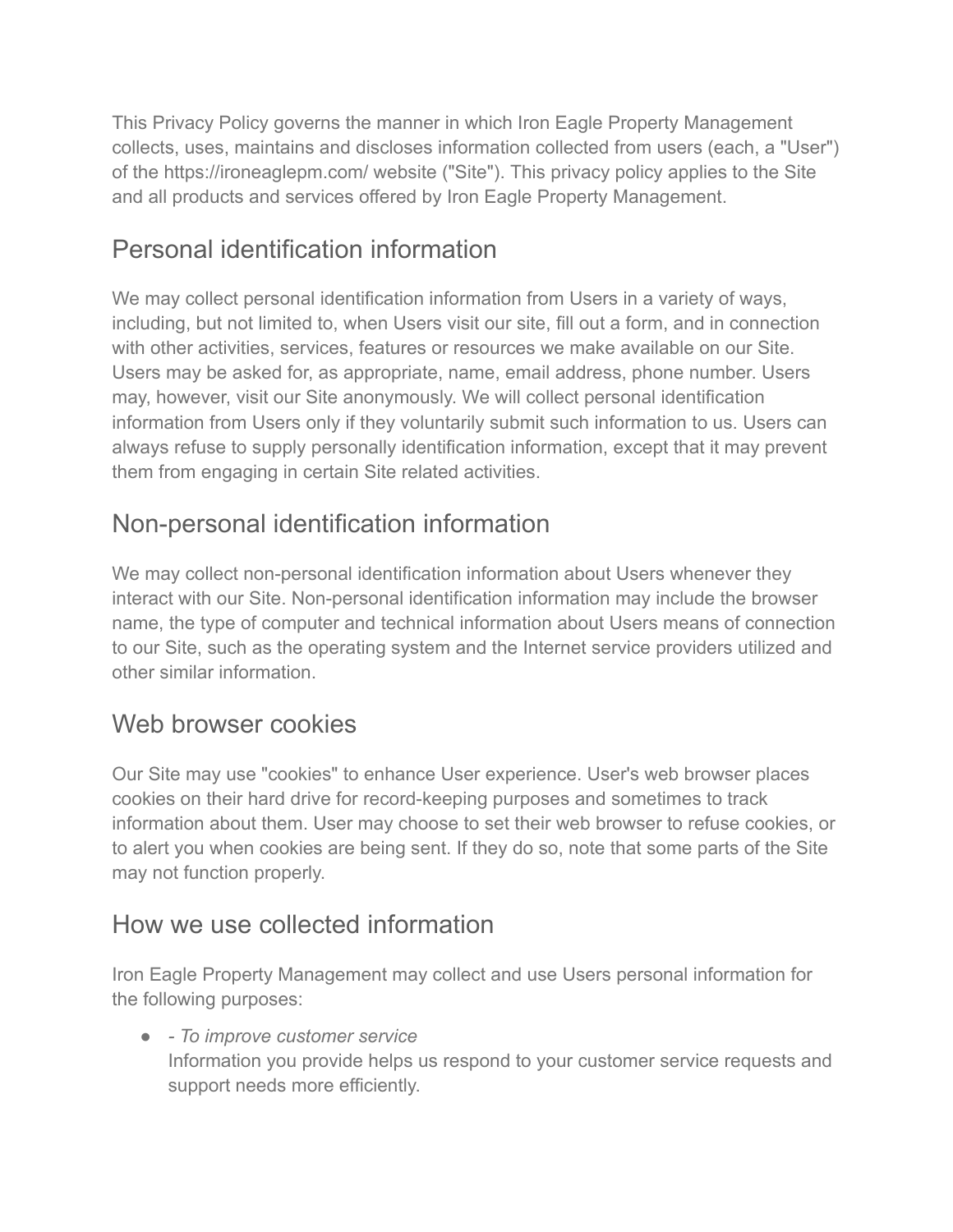- *To personalize user experience* We may use information in the aggregate to understand how our Users as a group use the services and resources provided on our Site.
- *To improve our Site* We may use feedback you provide to improve our products and services.
- *To send periodic emails* We may use the email address to respond to their inquiries, questions, and/or other requests.

### How we protect your information

We adopt appropriate data collection, storage and processing practices and security measures to protect against unauthorized access, alteration, disclosure or destruction of your personal information, username, password, transaction information and data stored on our Site.

Sensitive and private data exchange between the Site and its Users happens over a SSL secured communication channel and is encrypted and protected with digital signatures.

### Sharing your personal information

We do not sell, trade, or rent Users personal identification information to others. We may share generic aggregated demographic information not linked to any personal identification information regarding visitors and users with our business partners, trusted affiliates and advertisers for the purposes outlined above.

## Changes to this privacy policy

Iron Eagle Property Management has the discretion to update this privacy policy at any time. When we do, we will revise the updated date at the bottom of this page. We encourage Users to frequently check this page for any changes to stay informed about how we are helping to protect the personal information we collect. You acknowledge and agree that it is your responsibility to review this privacy policy periodically and become aware of modifications.

#### Your acceptance of these terms